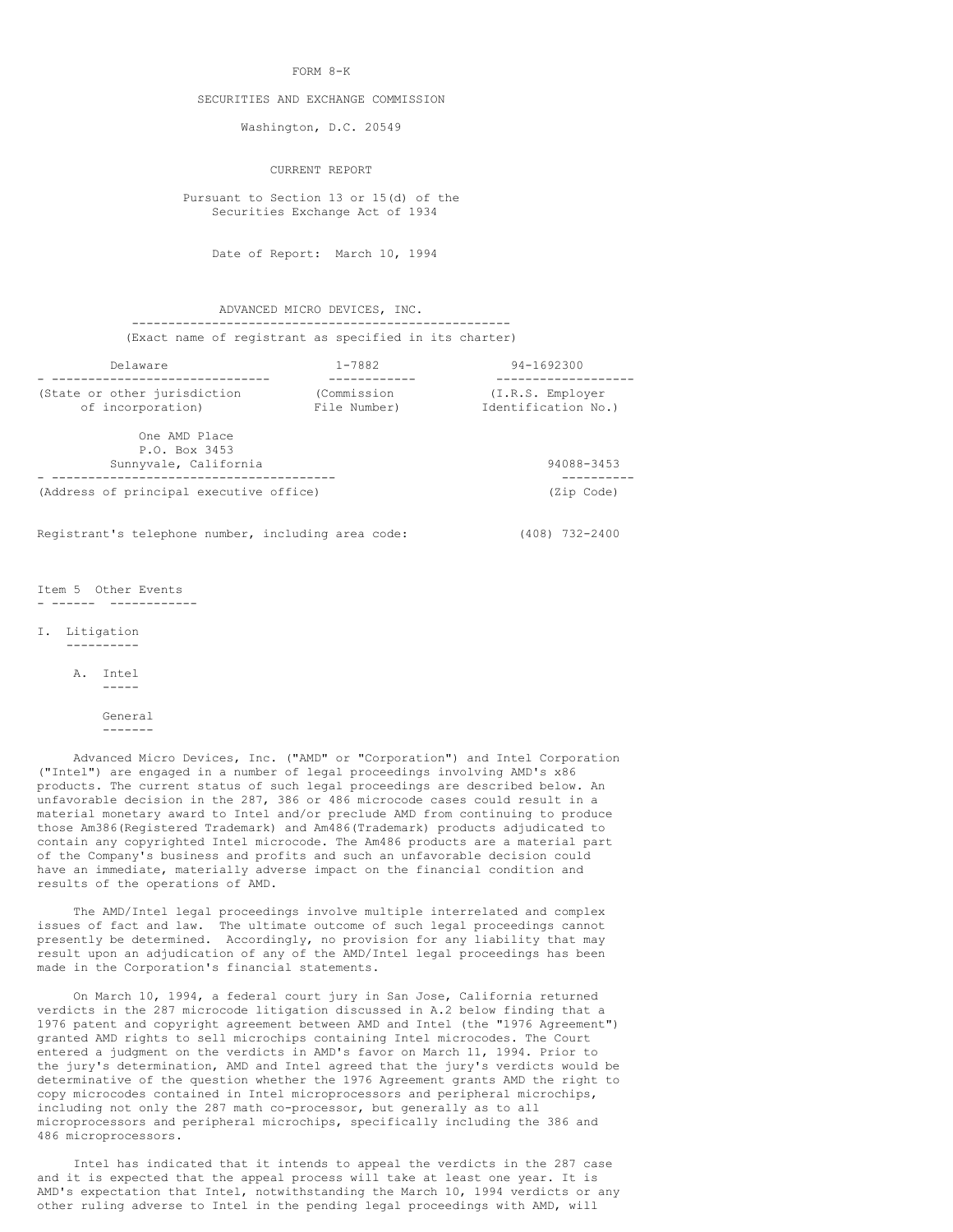continue to pursue the remaining intellectual property claims in the pending litigations against the Corporation.

 Status of Cases ---------------

1

## 1. AMD/Intel Technology Agreement Arbitration. A 1982 technology ------------------------------------------

exchange agreement (the "1982 Agreement") between AMD and Intel has been the subject of a dispute which was submitted to Arbitration through the Superior Court of Santa Clara County, California and the matter is now at the California Supreme Court on appeal. The dispute centers

around issues relating to whether Intel breached its agreement with AMD and whether that breach injured AMD, as well as the remedies available to AMD for such a breach.

 In February 1992, the Arbitrator awarded AMD several remedies including the following: a permanent, royalty-free, nonexclusive, nontransferable worldwide right to all Intel copyrights, patents, trade secrets and mask work rights, if any, contained in the then-current version of AMD's Am386 family of microprocessors; and a two-year extension, until December 31, 1997, of the copyright and patent rights granted to AMD. Intel appealed this decision as it relates to the technology award. On May 22, 1992, the Superior Court in Santa Clara County confirmed the Arbitrator's award and entered judgment in the Corporation's favor on June 1, 1992. Intel appealed the decision confirming the Arbitrator's award in state court. On June 4, 1993, the California Court of Appeal affirmed in all respects the Arbitrator's determinations that Intel breached the 1982 Agreement. However, the Court of Appeal held that the Arbitrator exceeded his powers in awarding to AMD a license to Intel intellectual property, if any, in AMD's Am386 microprocessor and in extending the 1976 Agreement between AMD and Intel by two years. As a result, the Court of Appeal ordered the lower court to correct the award to remove these rights and then confirm the award as so corrected.

 On September 2, 1993, the California Supreme Court granted the Corporation's petition for review of the California Court of Appeal decision that the Arbitrator exceeded his authority. The Corporation has requested that the California Supreme Court affirm the judgment confirming the Arbitrator's award to the Corporation, which includes the right to the Intel 386 microcode.

 If the California Supreme Court reverses the decision of the California Court of Appeal and affirms the Arbitrator's award, the Corporation would assert the Arbitrator's award as well as the verdicts in the 287 Microcode case discussed below as defenses against Intel's intellectual property claims in the 386 and 486 Microcode Litigations discussed below. If sustained, both these defenses could preclude Intel from continuing to pursue its pending intellectual property and related damages claims regarding the Am386 microprocessors, and the Arbitrator's award also could preclude claims respecting the Am486SX microprocessors. If the Supreme Court does not reverse the decision of the California Court of Appeal it could among other things: (i) decide to remand the matter for a new Arbitration proceeding either on the merits or solely on the issue of relief including the damages due to the Corporation, or (ii) order no further proceedings which would affirm the decision of the Court of Appeal and prevent AMD from using the Arbitration award as a defense in the 386 or 486 Microcode Litigations discussed below. The California Supreme Court is expected to decide the case by the end of 1994.

 The Corporation believes it has the right to use Intel technology to manufacture and sell AMD's microprocessor products based on a variety of factors, including: (i) the 1982 Agreement, (ii) the Arbitrator's award in the Arbitration which is pending review by the California Supreme Court, and (iii) the 1976 Agreement. An unfavorable decision by the California Supreme Court could materially adversely affect other AMD/Intel microcode legal proceedings discussed herein. Such matters involve multiple interrelated and complex issues of fact and law. The ultimate outcome of the AMD/Intel legal proceedings cannot presently be

2

determined. Accordingly, no provision for any liability that may result upon the adjudication of the AMD/Intel legal proceedings has been made in the Corporation's financial statements.

> 2. 287 Microcode Litigation. (Case No. C-90-20237, N.D. Cal.) On ------------------------

April 23, 1990, Intel Corporation filed an action against the Corporation in the U.S. District Court, Northern District of California, seeking an injunction and damages with respect to the Corporation's 80C287, a math coprocessor designed to function with the 80286. Intel's suit alleges several causes of action, including infringement of Intel copyright on the Intel microcode used in its 287 math coprocessor, mask work infringement, unfair competition by means of false advertising and unauthorized copying of the Intel 287 microcode by the third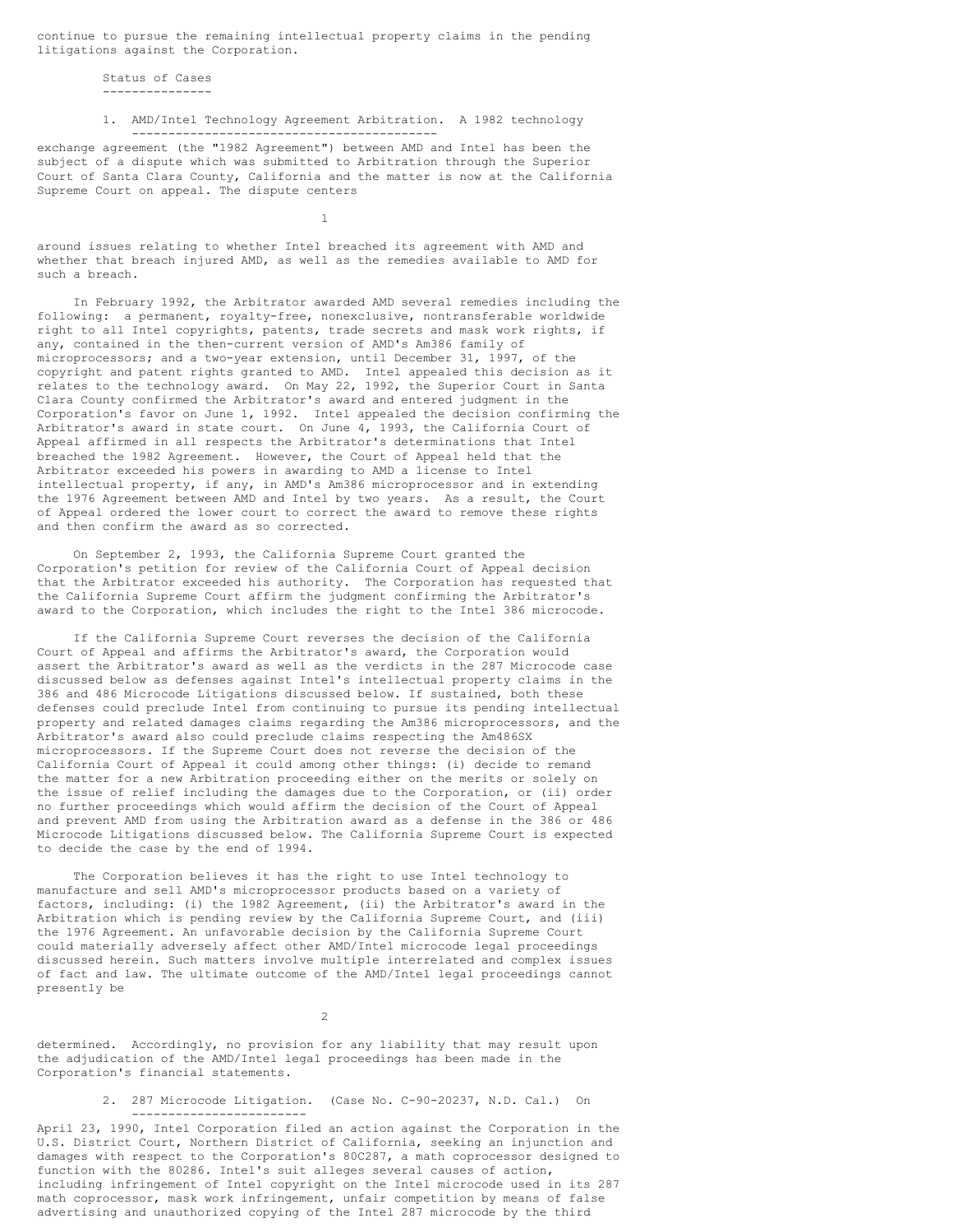party developer of the AMD 80C287 microchips.

 In June 1992, a jury determined that the Corporation did not have the right to use Intel microcode in the 80C287. On December 2, 1992, the court denied the Corporation's request for declaratory relief to the effect it has the right, under the 1976 Agreement with Intel to distribute products containing Intel microcode. The Corporation filed a motion on February 1, 1993, for a new trial based upon the discovery of AMD of evidence improperly withheld by Intel at the time of trial.

 In April, 1993, the court granted AMD a new trial on the issue of whether the 1976 Agreement with Intel Corporation granted AMD a license to use Intel microcode in its products. The ruling vacated both an earlier jury verdict holding that the 1976 Agreement did not cover the rights to microcode contained in the Intel 80287 math coprocessor and the December 2, 1992 ruling (discussed above). A new trial commenced in January, 1994 and jury verdicts were returned in AMD's favor on March 10, 1994 finding that the 1976 Agreement granted AMD rights to sell microchips containing Intel microcodes. The court entered a judgment on the verdicts in AMD's favor on March 11, 1994. Prior to the jury's determination, AMD and Intel agreed that the jury's verdicts would be determinative of the question whether the 1976 Agreement grants AMD the right to copy microcodes contained in Intel microprocessors and peripheral microchips, including not only the 287 math co-processor, but generally as to all microprocessors and peripheral microchips, specifically including the 386 and 486 microprocessors.

 The impact of the ultimate outcome of the 287 Microcode Litigation is highly uncertain and dependent upon the scope and breadth of the final result in the case. A decision of broad scope could not only result in a damages award but also impact the Corporation's ability to continue to ship and produce its Am486 products or other microprocessor products containing any copyrighted Intel microcode. The Corporation's inability to ship such products could have an immediate, material adverse impact on the Corporation's results of operations and financial condition. The outcome of the 287 litigation could also materially impact the outcomes in the other AMD/Intel microcode legal proceedings. Such matters involve multiple interrelated and complex issues of fact and law. The ultimate outcome of the AMD/Intel legal proceedings cannot presently be determined. Accordingly, no provision for any liability that may result upon the adjudication of the AMD/Intel legal proceedings has been made in the Corporation's financial statements.

 $3<sup>2</sup>$ 

#### 3. 386 Microcode Litigation. (Case No. A-91-CA-800, W.D. Texas and ------------------------

Case No. C-92-20039, N.D. Cal.) On October 9, 1991, Intel Corporation filed an action against the Corporation in the U.S. District Court for the Western District of Texas (Case No. A-91-CA-800, W.D. Texas), alleging the separate existence and copyrightability of the logic programming in a microprocessor and characterizing that logic as a "control program," and further alleging that the Corporation violated copyrights on this material and on the Intel microcode contained in the Am386 microprocessor. This action has been transferred to the U.S. District Court, Northern District of California (Case No. C-92-20039, N.D. Cal.). The complaint asserts claims for copyright infringement of what Intel describes as: (1) its 386 microprocessor microcode program and revised programs, (2) its control program stored in a 386 microprocessor programmable logic array and (3) Intel In-Circuit Emulation (ICE) microcode. The complaint seeks damages and injunctive relief arising out of the Corporation's development, manufacture and sale of its Am386 microprocessors and seeks a declaratory judgment as to the Intel/AMD license agreements (1976 and 1982 Agreements), including a claim for a declaratory judgment that AMD's license rights to Intel's microcodes expire on December 31, 1995, and that AMD may no longer sell product containing Intel microcode after that date. The monetary relief sought by Intel is unspecified. The Corporation has answered and counterclaimed seeking declaratory relief.

 The Corporation believes that Intel's microcode copyright claims are substantively the same as claims made in the 287 Microcode Litigation (Case No. C-90-20237, N.D. Cal.) (discussed above). Intel has also asserted that federal law prevents the Corporation from asserting as a defense the intellectual property rights that were awarded in the Intel Arbitration (discussed above). On October 29, 1992, the court in the 386 Microcode Litigation granted the Corporation's motion to stay further proceedings pending resolution of the state court Arbitration appeal. On December 28, 1993, the U.S. Court of Appeals for the Ninth Circuit reversed the stay order and the case was remanded for further proceedings. The Corporation will file a petition for writ of certiorari in the Supreme Court of the United States. If the petition is granted, AMD will move to have the mandate of the Ninth Circuit recalled and stayed pending a decision by the U.S. Supreme Court on the correctness of the trial court's order to stay. Meanwhile, the 386 case is no longer stayed and the Corporation expects Intel to argue that the Arbitration is not a defense in this action. As discussed above, the jury verdicts in the 287 case resolve the issue of whether AMD has the right to use Intel's microcodes in AMD's AM386 microprocessor. However, the Company expects Intel to argue that the verdicts do not resolve the claims in the 386 Microcode Litigation Act that AMD is not licensed to use (1) Intel's "control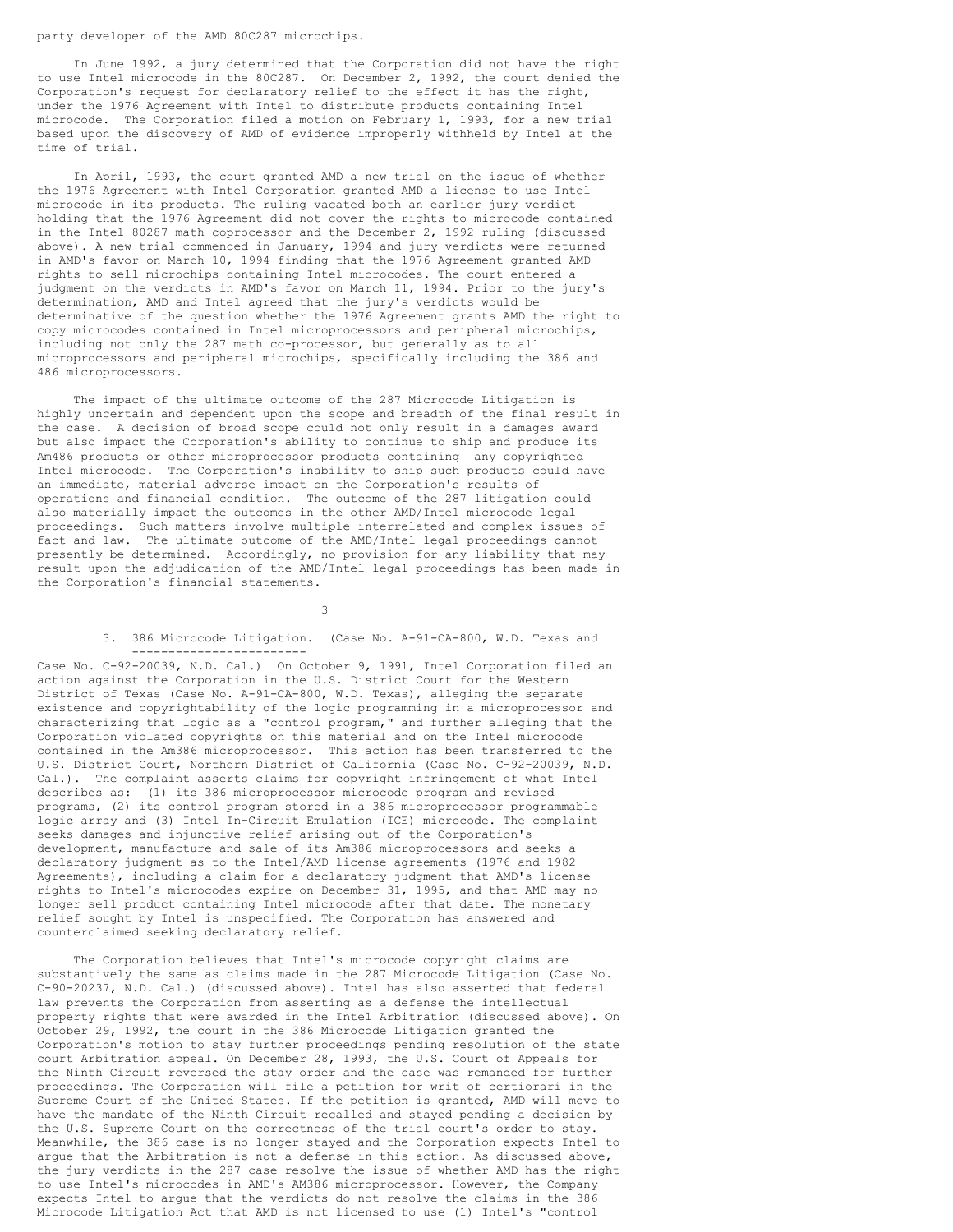program" stored in Intel's 386 microprocessor's programmable logic array or (2) what Intel characterizes as "ICE microcode."

 An unfavorable final decision in the 386 Microcode Litigation could result in a material monetary damages award to Intel and/or preclude the Corporation from continuing to produce the Am386 and any other microprocessors which contain any copyrighted Intel microcode, either of which could have an immediate, material adverse impact on the Corporation's results of operations and financial condition. The AMD/Intel legal proceedings involve multiple interrelated and complex issues of fact and law. The ultimate outcome of such proceedings cannot presently be determined. Accordingly, no provision for any liability that may result upon

the adjudication of the AMD/Intel legal proceedings has been made in the Corporation's financial statements.

4

 4. 486 Microcode Litigation. (Case No. C-93-20301 PVT, N.D. Cal.) On ------------------------

April 28, 1993, Intel Corporation filed an action against AMD in the U.S. District Court, Northern District of California, seeking an injunction and damages with respect to the Corporation's Am486 microprocessor. The suit alleges several causes of action, including infringement of various Intel copyrighted computer programs.

 Intel's Fourth Amended Complaint was filed on November 2, 1993. The Fourth Amended Complaint seeks damages and injunctive relief based on the following claims: (1) AMD's alleged copying and distribution of 486 "Processor Microcode Programs" and "Control Programs"; (2) AMD's alleged copying of 486 "Processor Microcode" as an intermediate step in creating proprietary microcodes for the AMD version of the 486. The Fourth Amended Complaint also seeks a declaratory judgment that (1) AMD has induced third party copyright infringement through encouraging third parties to import Am486-based products ("Third Party Inducement Claim"); (2) AMD's license rights to Intel microcode expire as of December 31, 1995 and AMD may no longer sell any products containing Intel microcode after that date ("License Expiration Claim"); (3) AMD's license rights to Intel microcodes do not extend to In-Circuit Emulation (ICE) microcode ("ICE Claim"); and (4) AMD is not licensed to authorize third parties to copy the Intel microcode ("Have Copied Claim"). Intel's Fourth Amended Complaint further seeks damages and injunctive relief based on AMD's alleged copying and distribution of Intel's "386 Processor Microcode Program" in AMD's 486SX microprocessor. The Corporation answered the complaint in January, 1994.

 On December 1, 1993, Intel moved for partial summary judgment on its claim for copyright infringement of what Intel terms its 486 ICE microcode. This motion was heard on March 1, 1994. The Court requested further briefing from the parties by March 9, 1994. The Court has not yet ruled and the motion remains under submission.

 By order dated December 21, 1993, the Court granted the Corporation's motion to stay Intel's claim that AMD's 486SX infringes Intel copyrights on its 386 microcode. In light of the Ninth Circuit decision discussed above in the 386 Microcode Litigation reversing the Court's order staying the case, the stay order in this action may be vacated and/or appealed and the litigation concerning this claim may proceed.

 AMD believes that the microcode copyright infringement claims made by Intel in the 486 Microcode Litigation are substantively the same as claims: (i) made in the 287 Microcode Litigation with regard to the Intel microcode, discussed above and (ii) made in the 386 Microcode Litigation with regard to AMD's rights to utilize the so-called Intel microcode, "control programs" and ICE microcode. Intel's License Expiration Claim contained in the 486 Microcode Litigation is also contained in the 386 but not the 287 Microcode Litigation.

 As discussed above, the jury verdicts in the 287 case resolve the issue whether AMD has the right to use Intel's microcode in AMD's Am486 microprocessor. The Company expects

 $5<sub>5</sub>$ 

Intel to argue that the verdicts do not resolve the claims in the 486 Microcode Litigation that AMD is not licensed to use (1) Intel's "control program" stored in Intel's 486 microprocessor's programmable logic array or (2) what Intel characterizes as "ICE microcode."

 An unfavorable decision in the 287 or the 486 Microcode Litigations could affect the Corporation's ability to continue to ship and produce its Am486DX products or, in the case of the 486 Microcode Litigation, could result in a material monetary damages award to Intel, either of which could have an immediate, material adverse impact on the Corporation's results of operations and financial condition. The AMD/Intel legal proceedings involve multiple interrelated and complex issues of fact and law. The ultimate outcome of such proceedings cannot presently be determined. Accordingly, no provision for any liability that may result upon the adjudication of the AMD/Intel legal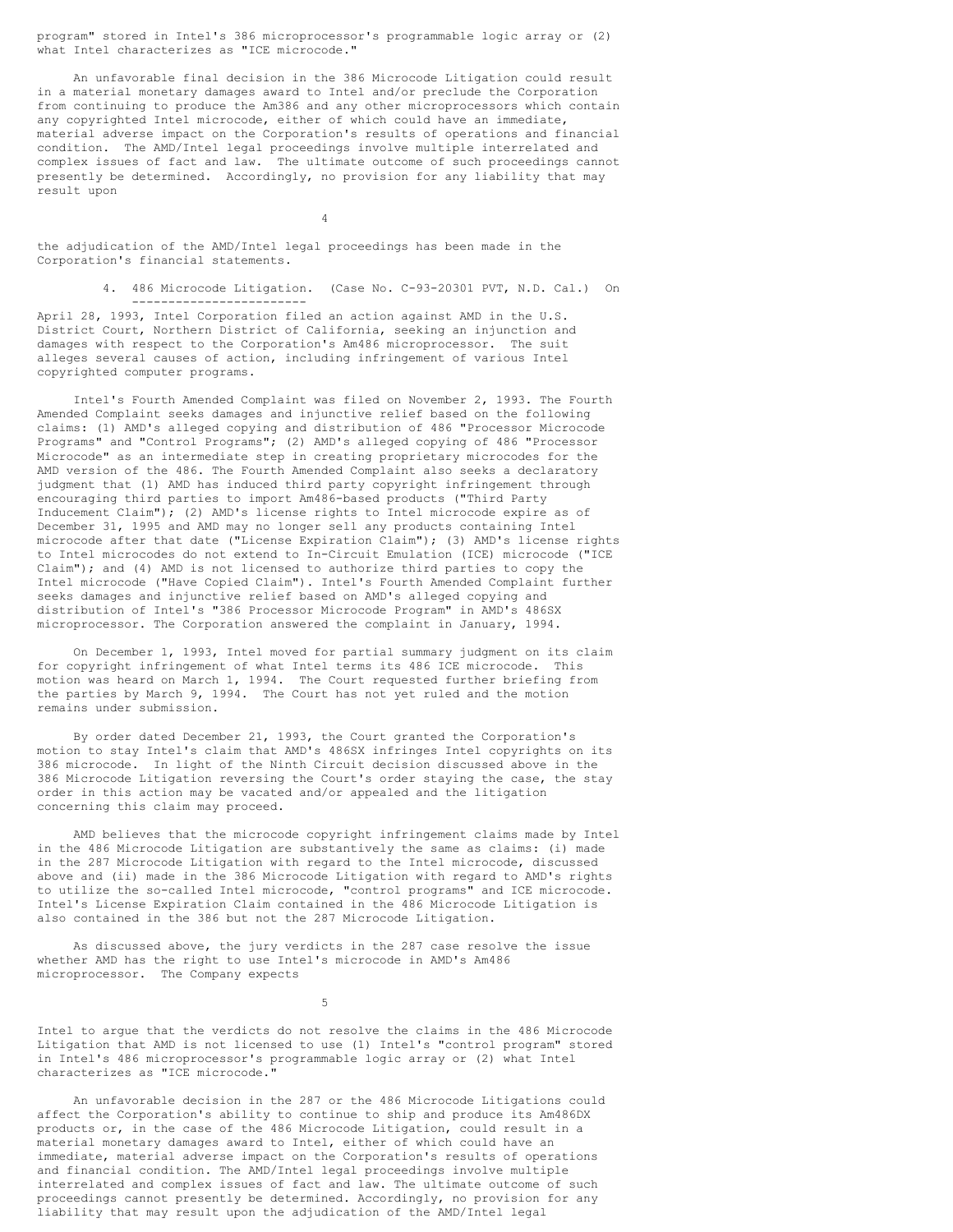proceedings has been made in the Corporation's financial statements.

 5. Antitrust Case Against Intel. On August 28, 1991, the Corporation ----------------------------

filed an antitrust complaint against Intel Corporation in the U.S. District Court for the Northern District of California (Case No. C-91-20541-JW-EAI), alleging that Intel engaged in a series of unlawful acts designed to secure and maintain a monopoly in iAPX microprocessor chips. The complaint alleges that Intel illegally coerced customers to purchase Intel chips through selective allocations of Intel products and tying availability of the Intel 80386 to purchases of other products from Intel, and that Intel filed baseless lawsuits against AMD in order to eliminate AMD as a competitor and intimidate AMD customers. The complaint requests significant monetary damages (which may be trebled), and an injunction requiring Intel to license the 80386 and 80486 to AMD, or other appropriate relief. On December 17, 1991, the Court dismissed certain of AMD's claims relating to Intel's past practices on statute of limitations grounds. Intel filed a motion for partial summary judgment on a single AMD claim that Intel filed a baseless trademark lawsuit against AMD and this motion has been granted. The trial date of October 4, 1994 has been vacated and no new date has been set. With the Court's permission, AMD filed an amended complaint on March 9, 1994, alleging monopolization and attempted monopolization by Intel in connection with the sale of the 286, 386, 486 and Pentium microprocessors.

> 6. Business Interference Case Against Intel. On November 12, 1992, ----------------------------------------

the Corporation filed a proceeding against Intel in the Superior Court of Santa Clara County, California (Case No. 726343), for tortious interference with prospective economic advantage, violation of California's Unfair Competition Act, breach of contract and declaratory relief arising out of Intel's efforts to require AMD's customers to pay to Intel patent royalties if they purchased 386 and 486 microprocessors from AMD. The patent involved, referred to as the Crawford '338 patent, covers various aspects of how the Intel 386 microprocessor, the Intel 486 microprocessor and future X86 processors manage memory and how these microprocessors generate memory pages and page tables when combined with external memory and multi-tasking software such as Microsoft(Registered Trademark) Windows(Trademark), OS/2(Registered Trademark) or UNIX(Registered Trademark). The action was subsequently removed to the Federal District Court where AMD amended its complaint to include causes of action for violation of the Lanham Act and a declaration of patent invalidity and unenforceability. The complaint alleges that Intel is demanding royalties for the use of the Intel patents from the Corporation's customers, without informing the Corporation's

 $\sim$  6

customers that the Corporation's license arrangement with Intel protects the Corporation's customers from an Intel patent infringement lawsuit. No royalties for the license are charged to customers who purchase these microprocessors from Intel. This case is presently stayed pending resolution of the International Trade Commission Proceeding, discussed next.

> 7. International Trade Commission Proceeding. The United States -----------------------------------------

International Trade Commission Proceeding (the "ITC Proceeding") (Investigation No. 337-TA-352) was filed by Intel Corporation on May 7, 1993, against two respondents, Twinhead International and its U.S. subsidiary, Twinhead Corporation. Twinhead is a Taiwan-based manufacturer which is a customer of both AMD and Intel. Twinhead purchases microprocessors from AMD and Intel, and incorporates these microprocessors into computers sold by Twinhead. Intel claims that the respondents induce computer end-users to infringe on what is known as the Crawford '338 patent when the computers containing AMD microprocessors are used with multi-tasking software such as Windows, Unix or OS/2. Intel seeks a permanent exclusion order from entry into the United States of certain Twinhead personal computers and an order directing Twinhead to cease and desist from demonstrating, testing or otherwise using such computers in the United States.

 AMD's dispute with Intel in the Intel Business Interference Case (Case No. C-92-20789, N.D. Cal) (discussed above) requests a declaration that the Crawford '338 patent is invalid; accordingly, AMD intervened in the ITC Proceeding as a real party in interest by filing a motion with the ITC to intervene on the side of the respondents. On July 2, 1993, the ITC granted AMD's motion to intervene in the ITC Proceeding on the side of respondents and to participate fully in all proceedings as a party. The Corporation has vigorously contested the relief Intel seeks. Any decision by an administrative judge would then be confirmed or not be confirmed by the International Trade Commission (ITC).

 On February 4, 1994, the Corporation filed a motion to suspend immediately and thereafter to terminate the ITC proceeding on the ground that Intel is collaterally estopped from pursuing the relief it seeks by reason of a judgment soon to be entered in favor of Cyrix Corporation (also an intervenor in the ITC Proceeding) and against Intel in a trial involving the Crawford '338 patent in Texas federal court. Intel opposed the motion, and filed a motion of its own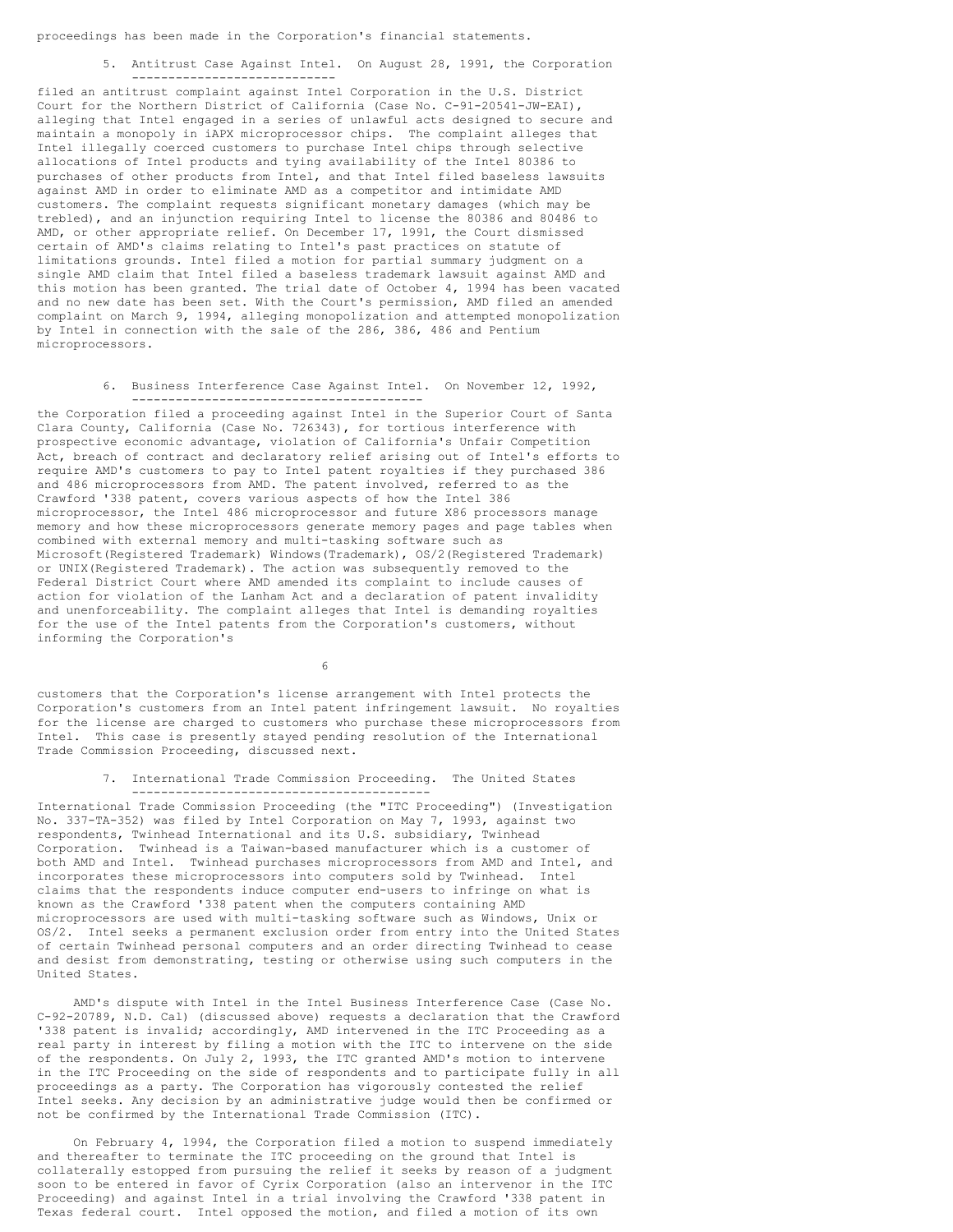requesting that the ITC proceeding be suspended, not terminated, pending appellate review of the Cyrix Judgment. On February 22, 1994, the ITC Administrative Law Judge granted AMD's motion to suspend, and indicated his intent to grant AMD's request to terminate the ITC Proceeding upon entry of the judgment in the Texas federal court. The Judge denied Intel's motion to suspend the ITC Proceeding until its appeal of the judgment in favor of Cyrix has been resolved.

 An unfavorable outcome before the ITC could have an adverse effect on the Corporation's ability to sell microprocessors to Twinhead and other computer manufacturers in

7

Taiwan and potentially, other countries. An unfavorable outcome could have an immediate, material adverse impact on the Corporation's results of operations and financial condition.

B. Other

-----

- ------------------------------

 1. In Re Advanced Micro Devices Securities Litigation. Between --------------------------------------------------

September 8 and September 10, 1993, five class actions were filed, purportedly on behalf of purchasers of the Corporation's stock, alleging that the Corporation and various of its officers and directors violated Sections 10(b) and 20(a) of the Securities and Exchange Act of 1934, 15 U.S.C. (S)(S) 78j(b) and 78t(a), respectively, and Rule 10b-5 promulgated thereunder, 17 C.F.R. (S) 240.10b-5, by issuing allegedly false and misleading statements about the Corporation's development of its 486SX personal computer microprocessor products, and the extent to which that development process included access to Intel's 386 microcode. Some or all of the complaints alleged that the Corporation's conduct also constituted fraud, negligent misrepresentations and violations of the California Corporations Code.

 By order dated October 13, 1993, these five cases, as well as any cases that might be subsequently filed, were consolidated under the caption "In Re Advanced Micro Devices Securities Litigation," with the lead case for the consolidated actions being Samuel Sinay v. Advanced Micro Devices, Inc., et al. ----------------------------------------------------

(No. C-93-20662-JW, N.D. Cal). A consolidated amended class action complaint was filed on December 3, 1993, containing all the claims described above and additional allegations that the Corporation made false and misleading statements about its revenues and earnings during the third quarter of its 1993 fiscal year as well as about potential foundry arrangements. The amended complaint seeks damages in an unspecified amount. On January 14, 1994, the Company filed a motion to dismiss various claims in the amended and consolidated class action complaint. The motion to dismiss was scheduled for hearing on March 25, 1994, but has been taken off calendar pending preliminary settlement negotiations. The Company has responded to initial document requests and interrogatories and has begun document production. No depositions have been taken. This case is in the early stage of discovery. The Corporation believes the ultimate outcome of this litigation will not have a material adverse effect upon the financial condition of the Corporation.

2. George A. Bilunka, et al. v. Sanders, et al. (93-20727JW, N.D.

## --------------------------------------------

Cal.). On September 30, 1993, an AMD shareholder, George A. Bilunka, purported to commence an action derivatively on the Corporation's behalf against all of the Corporation's directors and certain of the Corporation's officers. The Corporation is named as a nominal defendant. This purported derivative action essentially alleges that the individual defendants breached their fiduciary duties to the Corporation by causing, or permitting, the Corporation to make allegedly false and misleading statements described in In re Advanced Micro --------------------

Devices Securities Litigation above about the Corporation's development of its

486SX personal computer microprocessor products, and the extent to which that development process included access to Intel's 386 microcode. This action alleges that a pre-suit demand on the Corporation's Board of Directors

8 and 2012 and 2013 and 2014 and 2014 and 2014 and 2014 and 2014 and 2014 and 2014 and 2014 and 2014 and 2014

would have been futile because of alleged director involvement. Damages are sought against the individual defendants in an unspecified amount.

 On November 10, 1993, the Corporation, as nominal defendant, filed a motion to dismiss the action for failure to make a demand upon the Corporation's Board of Directors. The plaintiff then filed an amended derivative complaint on December 17, 1993. The Corporation again moved to dismiss the complaint. The motion was heard on February 4, 1994, and on March 1, 1994 the Court granted in part and denied in part the motion. Proceedings in this case, which the Court has ordered to be coordinated with the consolidated securities class actions, are generally in abeyance pending settlement negotiations. The Corporation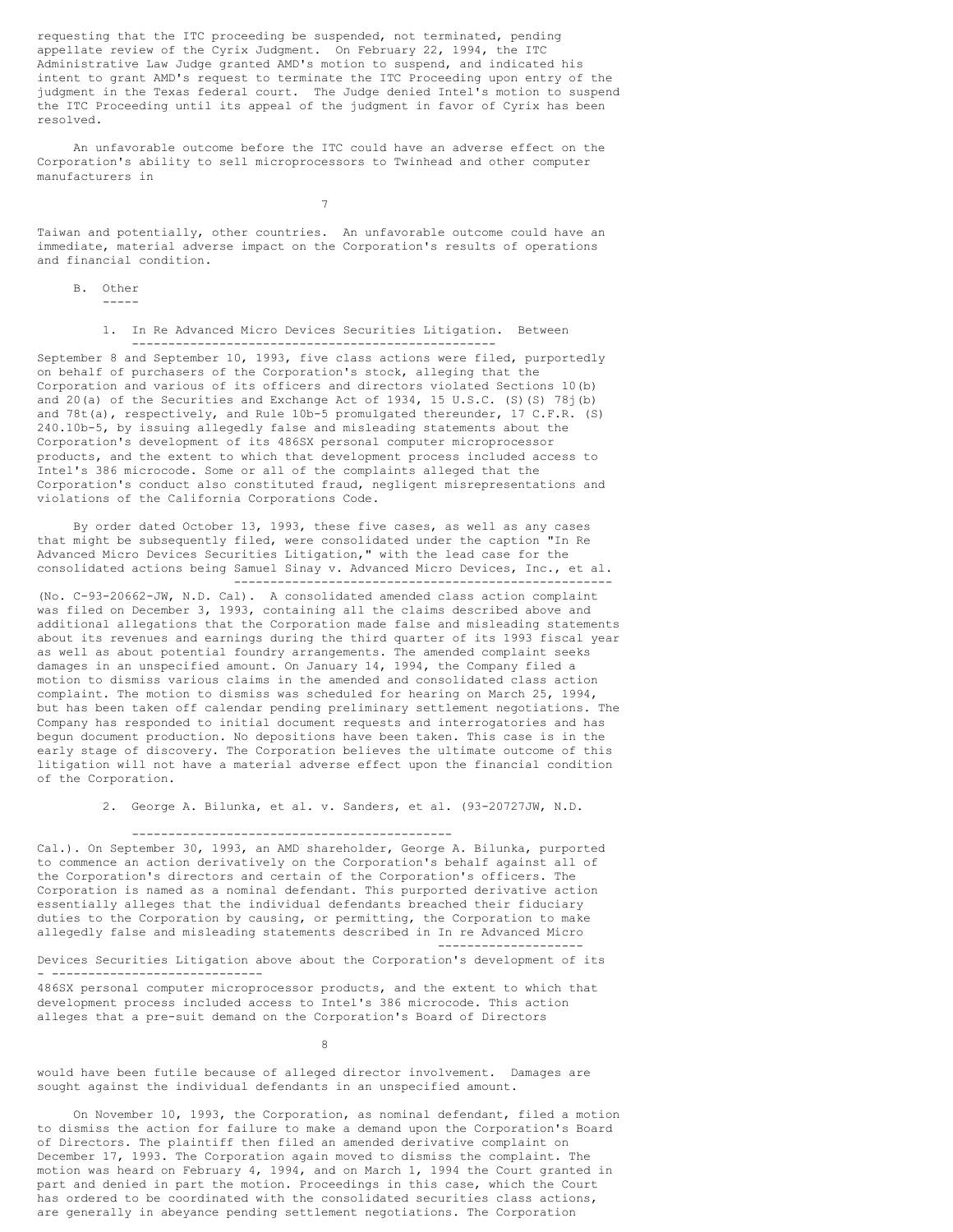believes that the ultimate outcome of this litigation will not have a material adverse effect upon the financial condition of the Corporation.

3. SEC Investigation. The Securities and Exchange Commission ("SEC")

has notified the Corporation that it is conducting an informal investigation of the Corporation regarding the Corporation's disclosures about the development of its AM486SX products. See Items 1 and 2 of Section I(B) hereof. The Company is cooperating fully with the SEC.

4. Other Matters. The Corporation is a defendant or plaintiff in

various other actions which arose in the normal course of business. In the opinion of management, the ultimate disposition of these matters will not have a material adverse effect on the financial condition or the results of operations of the Corporation.

 Item 7. Financial Statements and Exhibits. ---------------------------------------------

-----------------

-------------

 Exhibits. --------- 99.1 Judgment entered March 11, 1994 in 287 Microcode Litigation

99.2 Jury Verdicts dated March 10, 1994 in 287 Microcode Litigation

9

### SIGNATURES ----------

 Pursuant to the requirements of the Securities Exchange Act of 1934, the registrant has duly caused this report to be signed on its behalf by the undersigned hereunto duly authorized.

> ADVANCED MICRO DEVICES, INC. (Registrant)

Date: March 22, 1994

/s/ Larry R. Carter

 Larry R. Carter Vice President and Corporate Controller

10

 Exhibit Index -------------

 Sequential Page No. ----------

| 99.1 | Judgment entered March 11, 1994 in 287 Microcode Litigation    | 13 |
|------|----------------------------------------------------------------|----|
| 99.2 | Jury verdicts dated March 10, 1994 in 287 Microcode Litigation | 14 |

11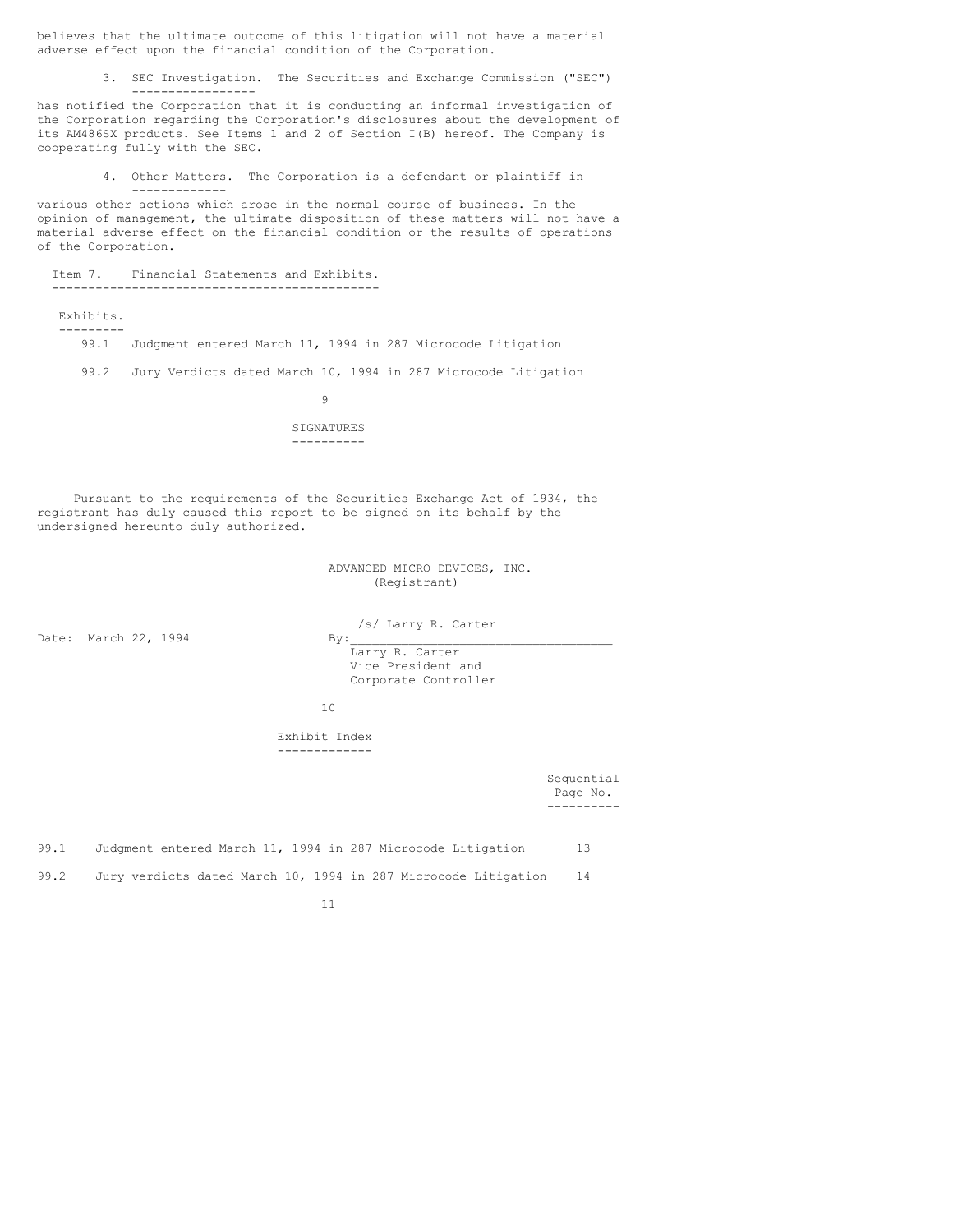EXHIBIT 99.1

## IN THE UNITED STATES DISTRICT COURT FOR THE NORTHERN DISTRICT OF CALIFORNIA

| INTEL CORPORATION, |                               | No. C-90-20237-WAI       |
|--------------------|-------------------------------|--------------------------|
|                    |                               |                          |
|                    | Plaintiff,                    |                          |
| v.                 |                               | JUDGMENT ON JURY VERDICT |
|                    |                               |                          |
|                    | ADVANCED MICRO DEVICES, INC., |                          |
|                    |                               |                          |
|                    | Defendant.                    |                          |
|                    |                               |                          |

 The above-entitled action came duly on for trial before the court and a jury duly impaneled and, after a full and fair trial, argument and submission to the jury, the jury duly returned its verdict finding that Defendant has proven by a preponderance of the evidence that it was duly licensed to copy the copyrighted microcode in issue in this case and that Plaintiff had failed to prove by a preponderance of the evidence that there was a lack of mutual assent to the Technology Exchange Agreement of 1982, and good cause appearing therefor

 IT IS ORDERED, ADJUDGED AND DECREED that Plaintiff take nothing by its complaint and that Defendant go hence with its costs.

DATED: 3/10/94

ENTERED IN CIVIL COURT 3/11 1994

 /s/ William A. Ingram -------------------------- William A. Ingram United States District Judge